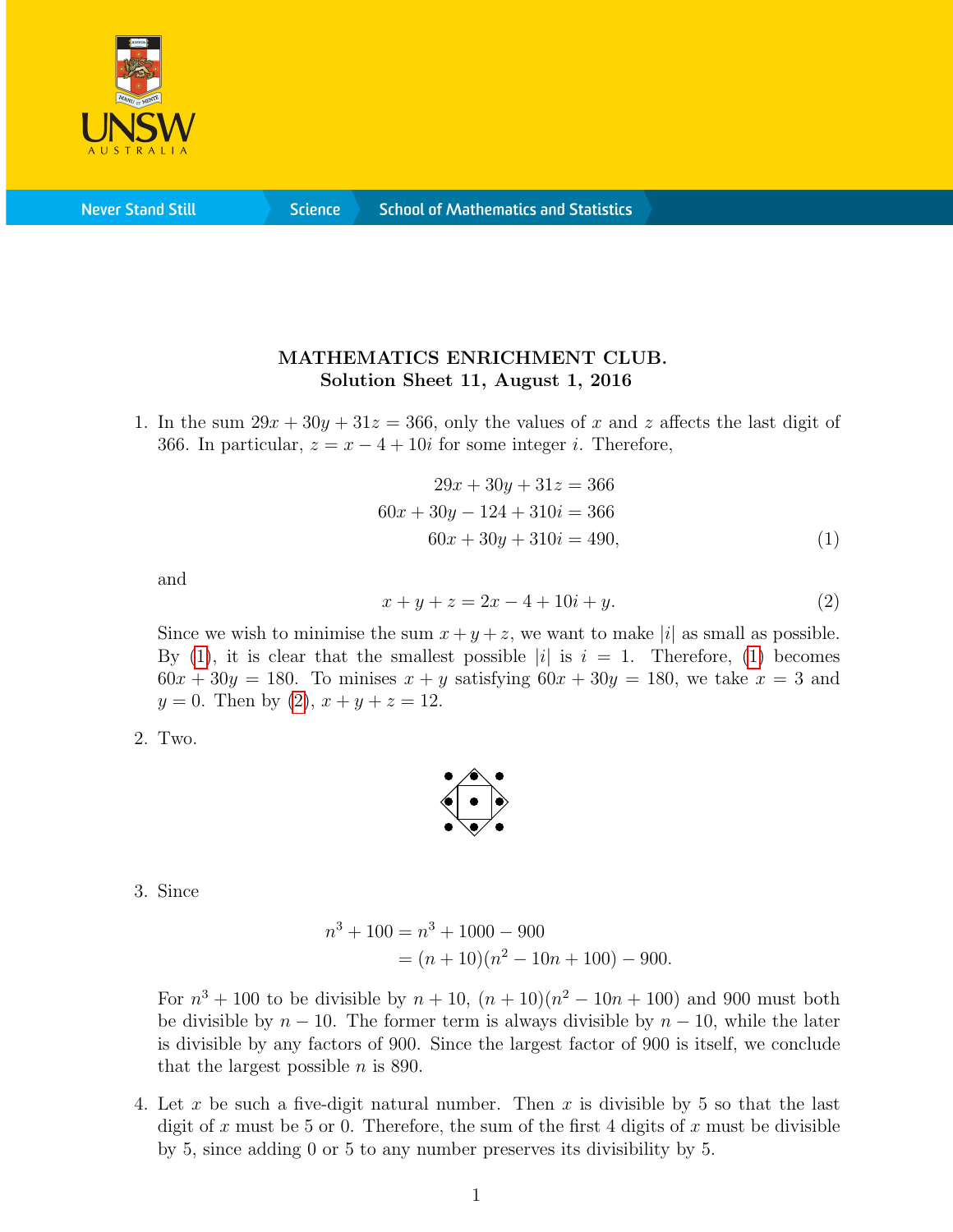Next, to count the number of ways to form the first 4 digits of  $x$ . Note that there are 9 possible choices for the first digit of x (since we can not have 0 as a leading digit for a five-digit number), and 10 possible choices for the second and third digits. Furthermore, once the first 3-digits of  $x$  had been chosen, there are only 2 choices for the fourth digit such that the sum of the first 4 digits of x is either a multiple of  $5$ or 10. Hence, we conclude that the number of ways to choose the first 4-digits of  $x$  is  $9 \times 10^2 \times 2 = 1800.$ 

Finally, since there are only 2 possibilities for the last digit of  $x$ , the total number of ways we can form this 5-digit natural number is  $1800 \times 2 = 3600$ .

5. First, we determine the area of the four non-shaded triangles. Let the edges of the diamond be the bases of these triangles, h the height and  $a$  the length of the non-base side of the triangles. Hence, trigonometric identities for the non-shade triangles, we have

$$
1^2 = a^2 + a^2 - 2a\cos(120) = 3a^2.
$$

Hence,  $a = \frac{1}{\sqrt{2}}$  $\frac{1}{3}$ . Therefore,  $h = a \cos(60) = \frac{1}{2\sqrt{3}}$ . So that the total area of the four non-shaded triangles is

$$
4 \times \frac{1}{2} \times \frac{1}{2\sqrt{3}} = \frac{1}{\sqrt{3}}.
$$

Now to find the area of the circle inscribed, we note that the radius of the circle is  $r=\frac{1}{2}$  $\frac{1}{2}(1-2h)$ . Therefore, the area of the circle is

$$
\pi \times \left(\frac{1}{2}\left(1 - \frac{1}{\sqrt{3}}\right)\right)^2 = \pi \left(\frac{2 - \sqrt{3}}{6}\right).
$$

The area of the shaded region is therefore

$$
1 - \left(\frac{1}{\sqrt{3}} + \pi \left(\frac{2-\sqrt{3}}{6}\right)\right).
$$

6. We can keep as many as 2015 of this set to form the required product. Consider the product of all number from the set  $1!, 2!, \ldots, 2016!,$ 

$$
1! \times 2! \times \ldots \times 2016! = 1^{2016} \cdot 2^{2015} \cdot 3^{2014} \cdot \ldots \cdot 2015^2 \cdot 2016^1
$$
  
=  $2^{2015} \cdot 4^{2013} \cdot \ldots \cdot 2016^1 \times 1^{2016} \cdot 3^{2014} \cdot \ldots \cdot 2015^2$   
=  $2 \cdot 4 \cdot \ldots \cdot 2016 \times 2^{2014} \cdot 4^{2012} \cdot \ldots \cdot 2014^2 \times 1^{2016} \cdot 3^{2014} \cdot \ldots \cdot 2015^2$   
=  $1008! \times 2^{1008} \times 2^{2014} \cdot 4^{2012} \cdot \ldots \cdot 2014^2 \times 1^{2016} \cdot 3^{2014} \cdot \ldots \cdot 2015^2$ .

The only term that is not a perfect square on the RHS of the last displayed equation is 1008!.